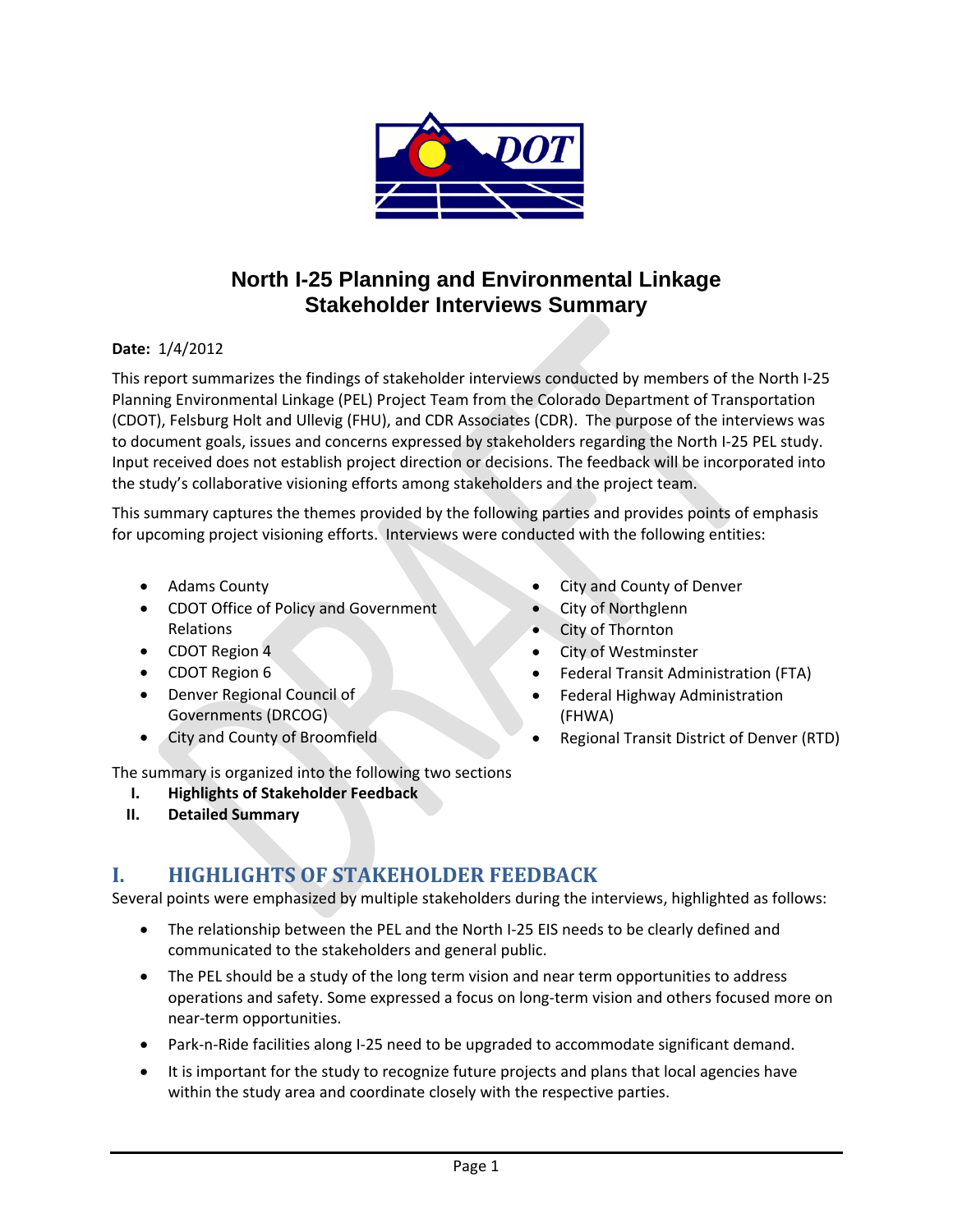- It is important for the PEL to analyze the impacts and consider future improvements to parallel roads. Problems on the highway can cause spillover on the parallel arterials and vice versa.
- The I-25 PEL needs to be coordinated with the State Highway 7 PEL, which is proceeding concurrently.
- Travel Demand Management (TDM) solutions could be implemented in the I‐25 corridor to enhance service. It would be beneficial to develop strategies to get more people in buses and carpooling and have the Transportation Management Organization (TMO) support those strategies.
- The North Area Transportation Alliance (NATA) will continue to be very involved in the PEL. It will be helpful to include NATA updates as agenda items for the I‐25 PEL Executive Committee (EC)/Technical Advisory Committee (TAC) meetings and for CDOT to periodically provide updates at NATA meetings.

### **II. DETAILED SUMMARY**

The input received during the interview process is organized into the following seven categories:

- *1. North I‐25 PEL Framework*
- *2. Corridor Vision vs. Near‐Term Improvements*
- *3. Corridor Issues*

the contract of the contract of the

- *4. Alternatives and Improvements*
- *5. Transportation Analysis and Modeling*
- *6. Stakeholder Engagement and Public Involvement*
- *7. Prioritization, Phasing, and Funding*

The input received is listed within each category followed by a listing of Visioning Emphasis items. The Visioning Emphasis items will form the basis for the upcoming PEL Visioning process.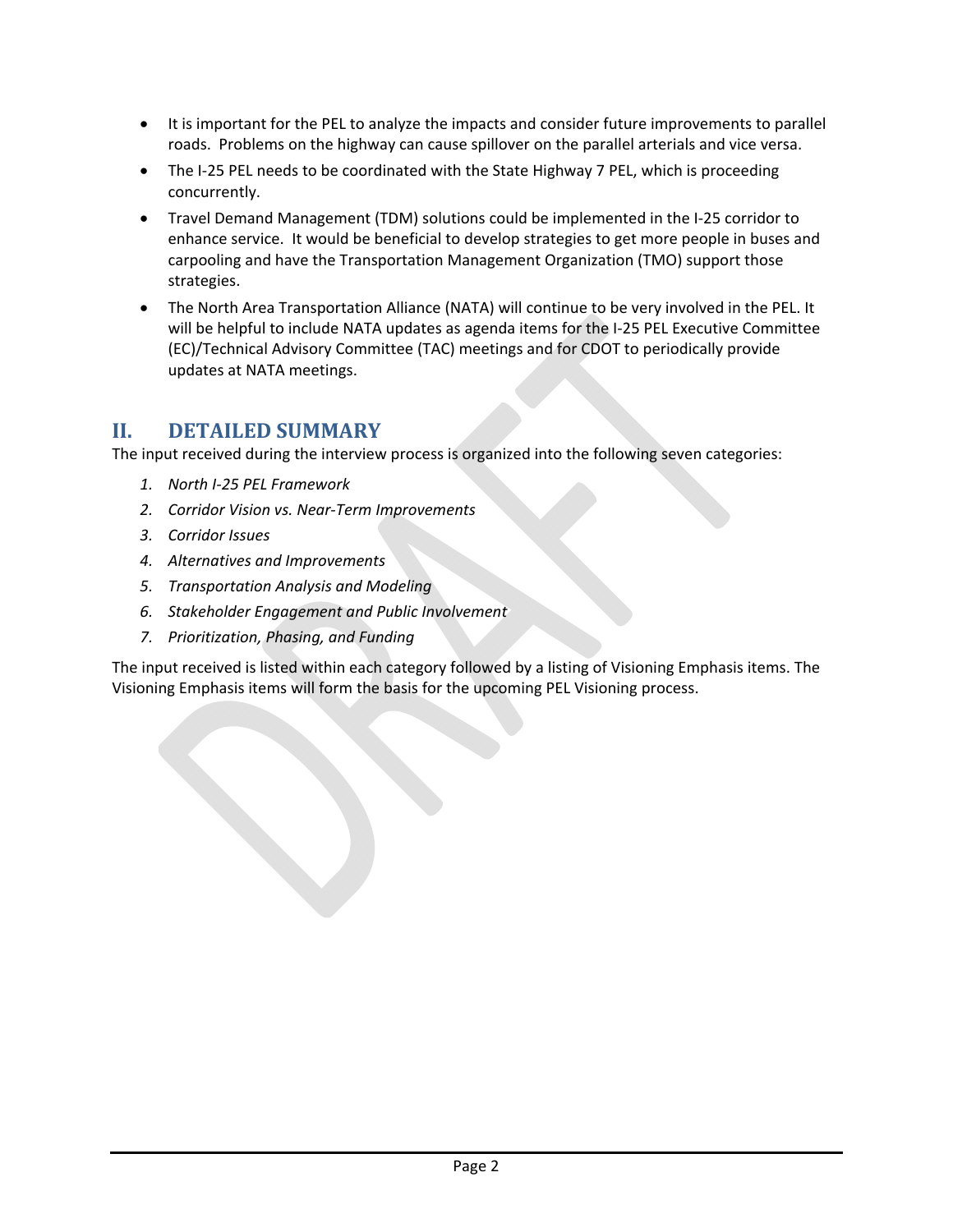## **1. NORTH I25 PEL FRAMEWORK**

The following recommendations and opinions were expressed by stakeholders regarding their desires for the PEL study:

- A framework for this PEL is to identify the transportation needs at a broad perspective, prioritize those needs and then move to fix the most severe problems within the context of the study area. The project should be developed by focusing on the users (customers) of the transportation system. Solutions must be practical, avoiding or minimizing "throw-away" projects, which are projects that would provide a benefit in the near term, but would have to be removed or reconstructed to implement future projects.
- Multiple improvements and strategies will need to be developed that can be implemented independent of one another.
- Multi‐modal/transit needs should be addressed, with park‐n‐Ride (p‐n‐R) access and capacity to be considered.
- It is important to document the process so that subsequent National Environmental Policy Act (NEPA) actions can take advantage of the PEL work without revisiting issues and analysis.
- The PEL should identify projects that can be advanced quickly and efficiently through the NEPA process, preferably using Categorical Exclusions, when appropriate.
- It is important for the EC/ TAC to make project recommendations, but also to allow traffic and engineering data along with funding opportunities to drive the outcomes.
- This study needs to clearly describe the relationship between the I‐25 EIS and the PEL. DRCOG first looks to honor the Record of Decision (ROD) commitments from the N. I‐25 EIS. Next, DRCOG considers other operational and safety improvements, which may or may not be in the TIP or RTP; and then finally, considers other identified capacity improvements.
- It will be important for this study to coordinate with the SH 7 PEL. The two studies should coordinate to assess the feasibility of ideas along the corridors and for the SH 7/ I‐25 interchange.
- The issues associated with specific interchanges should be closely analyzed within this study.

#### *VISIONING EMPHASIS:*

the contract of the contract of the

Based on the above opinions expressed during the interviews, the Visioning Workshop should focus on the following topics related to the PEL Framework:

• Further define the relationship between this PEL study and recent and future NEPA processes.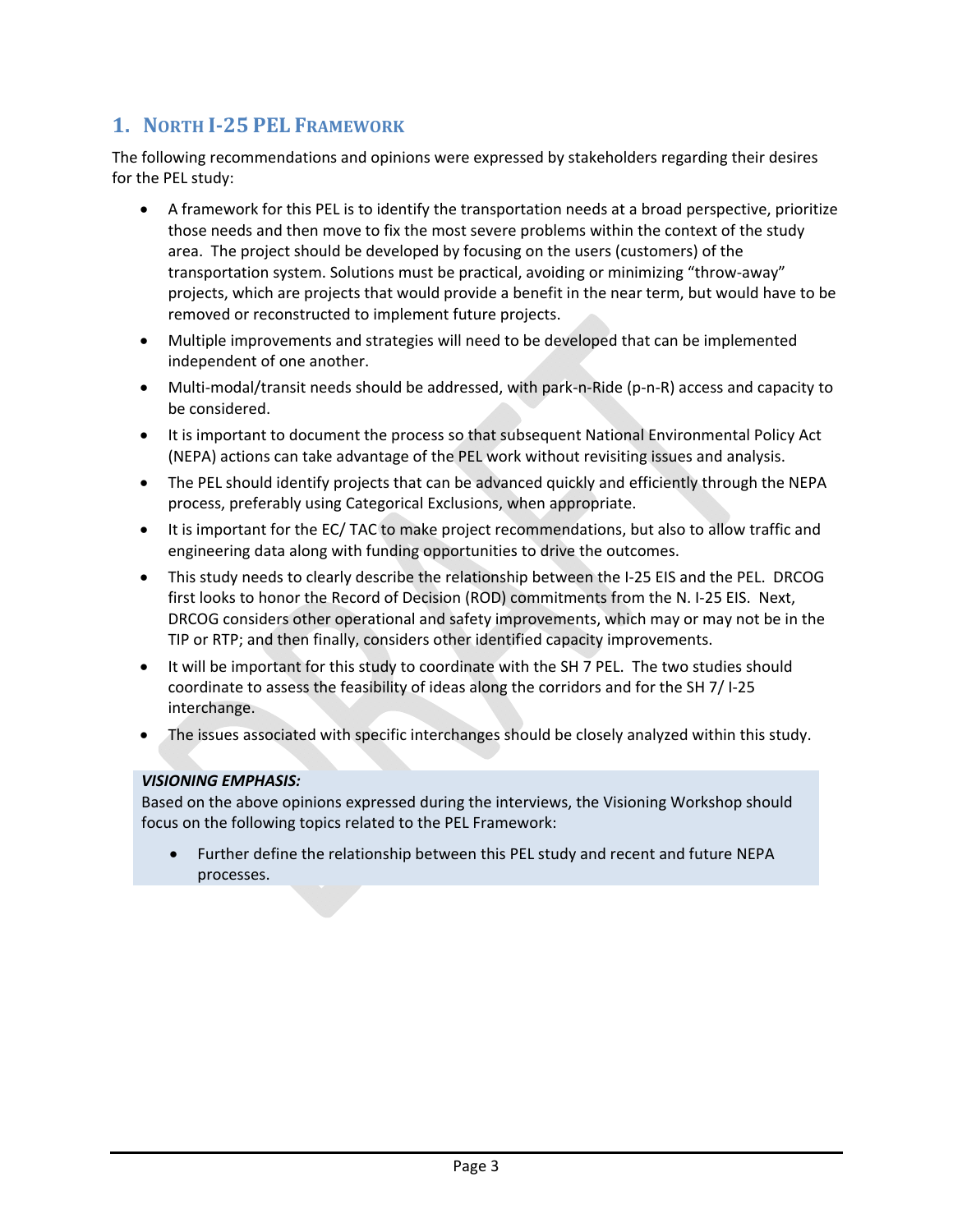## **2. CORRIDOR VISION VERSUS INTERIM IMPROVEMENTS**

The following recommendations and opinions were expressed by stakeholders regarding their desires for consideration of a corridor vision and nearer interim improvements:

- Success will be achieved by identifying and prioritizing what improvements can be included in the TIP, or in the DRCOG Fiscally Constrained 2040 Plan. The PEL Projects should be implementable by 2020 without precluding the long‐term vision. Recommendations should differentiate between needs and desires.
- The ultimate configuration will serve as an umbrella that smaller projects should fit within. The smaller projects should not preclude construction of the ultimate configuration.
- A stakeholder communicated that while discussions can occur with stakeholders regarding the ultimate vision for the corridor, the discussion/analysis does not need to be at the level of detail where it is determined whether a solution is as specific as "adding general purpose lane or managed lanes." It is sufficient to determine whether or not there are capacity improvements needed, and then the other shorter/low‐cost operational and safety improvements can fit into this overall vision.
- However, another stakeholder communicated that, the expected goal of this study is to develop and address the short term (~2016) and long term (2035/2040) needs of the I‐25 corridor in the north area. For the short term, the study needs to address current congestion and the safety and operational deficiencies needed now. For the long term, the study needs to identify:
	- o How much additional capacity will be needed by 2035/2040;
	- o When the HOT/HOV lanes will be needed
	- o What improvements are needed for RTD
	- o Which TDM/TSM strategies best alleviate traffic congestion
	- o Operational and capacity benefits of using the inside shoulders for interim capacity increases
- The traffic issues in this area need to be addressed. It was stated that the greater needs of the area should be clearly understood to help in prioritizing near‐term projects.

#### *VISIONING EMPHASIS:*

Based on the above opinions expressed during the interviews, the Visioning Workshop should focus on the following topics related to Corridor Vision versus Interim Improvements:

- The project's consideration of long‐term and near‐term solutions
	- o Clarify expectations for what will be studied and addressed in the PEL and what will not.
- To define the project focus, limitations, and constraints.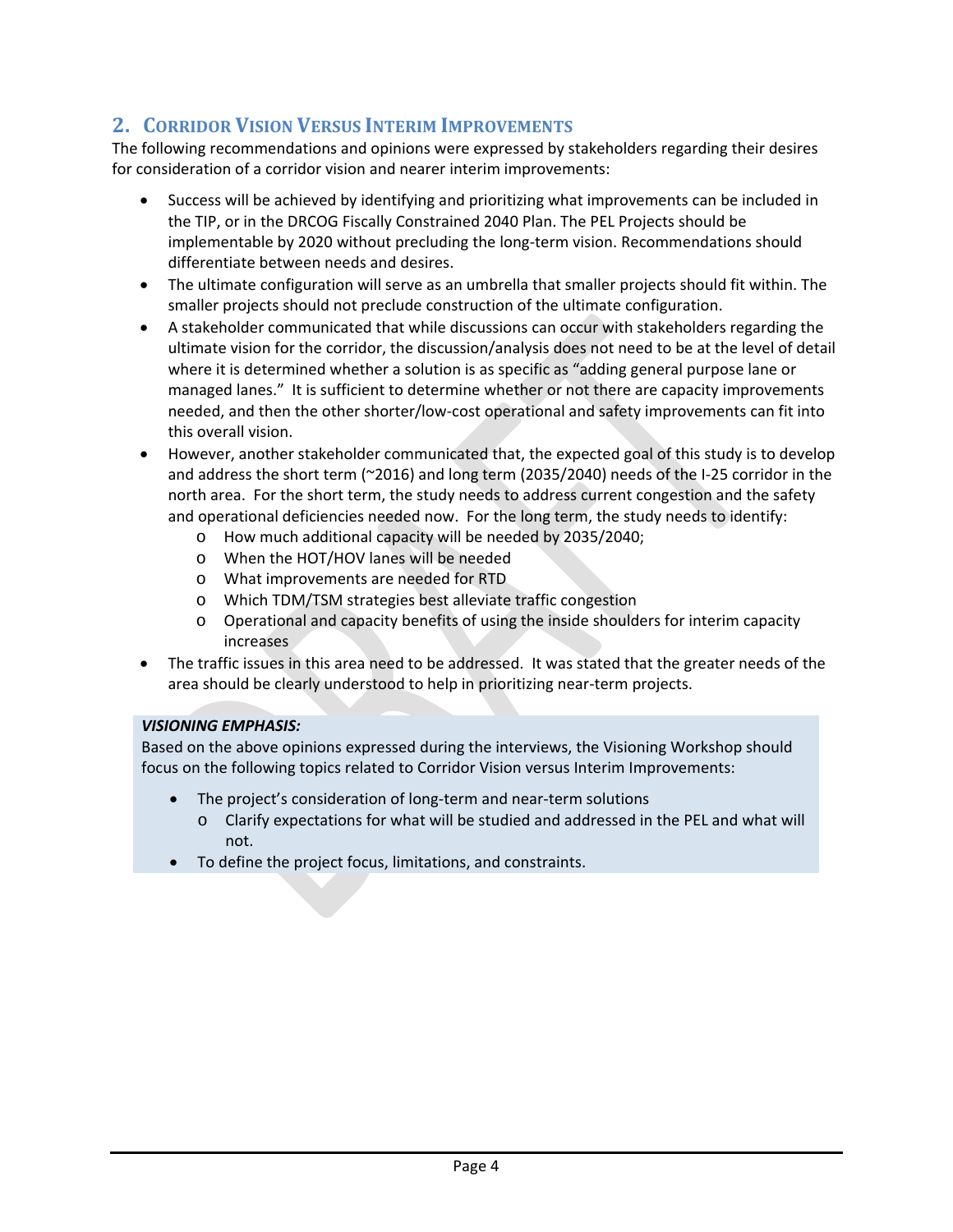## **3. CORRIDOR ISSUES**

The following opinions were expressed by stakeholders regarding issues that need to be addressed or considered along the corridor:

- *Congestion*—Traffic congestion is a major problem within the study area.
- *Northern Colorado Users*—A considerable amount of traffic and users are coming into the corridor from Weld and Larimer Counties; DRCOG regional modeling can shed light on traffic patterns through the area.
- *Parallel Arterials*—Problems on the highway can cause spillover on the parallel arterials and vice versa. There needs to be an analysis of the relationship between the two. Parallel arterials mentioned by interviewees included Huron Street, Pecos Street, Federal Boulevard, and Washington Street.
- There are substantial problems with vehicles that are merging in and out of the managed lane as well as on‐ and off‐ ramps.
- The north region has the most capacity constrained p-n-Rs in the RTD system; the Wagon Road p‐n‐R is the largest in RTD's system and is over capacity. Improvements are needed for the Thornton p‐n‐R, as well.
- *Accidents, Speeds and Design*—It was stated that I‐25 experiences a high rate of accidents related to speed and congestion. Additional details offered by law enforcement personnel included:
	- o The majority of accidents happen in the innermost left travel lane
	- o The innermost left lane is typically closed off by a crash, and cars involved in an accident are moved to it when an accident occurs to allow traffic to continue to flow. Consideration needs to be given to what will need to happen operationally to the innermost lane for dealing with accidents when there is no longer an inside shoulder. Lane closures typically last about two hours for accident clearance.
- At times, emergency responders avoid using I‐25 due to congestion.
- The PEL needs to address speeds and speed differentials which are seen as contributing to incidents; including the association of segment speeds and ramp designs.
- The noise walls (fencing) along I-25 between  $106<sup>th</sup>$  Ave and  $108<sup>th</sup>$  Ave are in poor condition and need to be replaced. The wall adjacent at  $106<sup>th</sup>$  Ave is often struck by vehicles.
- The PEL should understand what drainage improvements have been made along the corridor as well as where utility lines are located. Concern has been expressed about additional drainage impacts along the corridor.

#### *VISIONING EMPHASIS:*

Based on the above opinions expressed during the interviews, the Visioning Workshop should focus on the following topics related to Corridor Issues:

• Define the extent to which parallel arterials will be considered in relationship to I-25. Confirm the issues identified in stakeholder interviews as an appropriate starting point for the corridor assessment.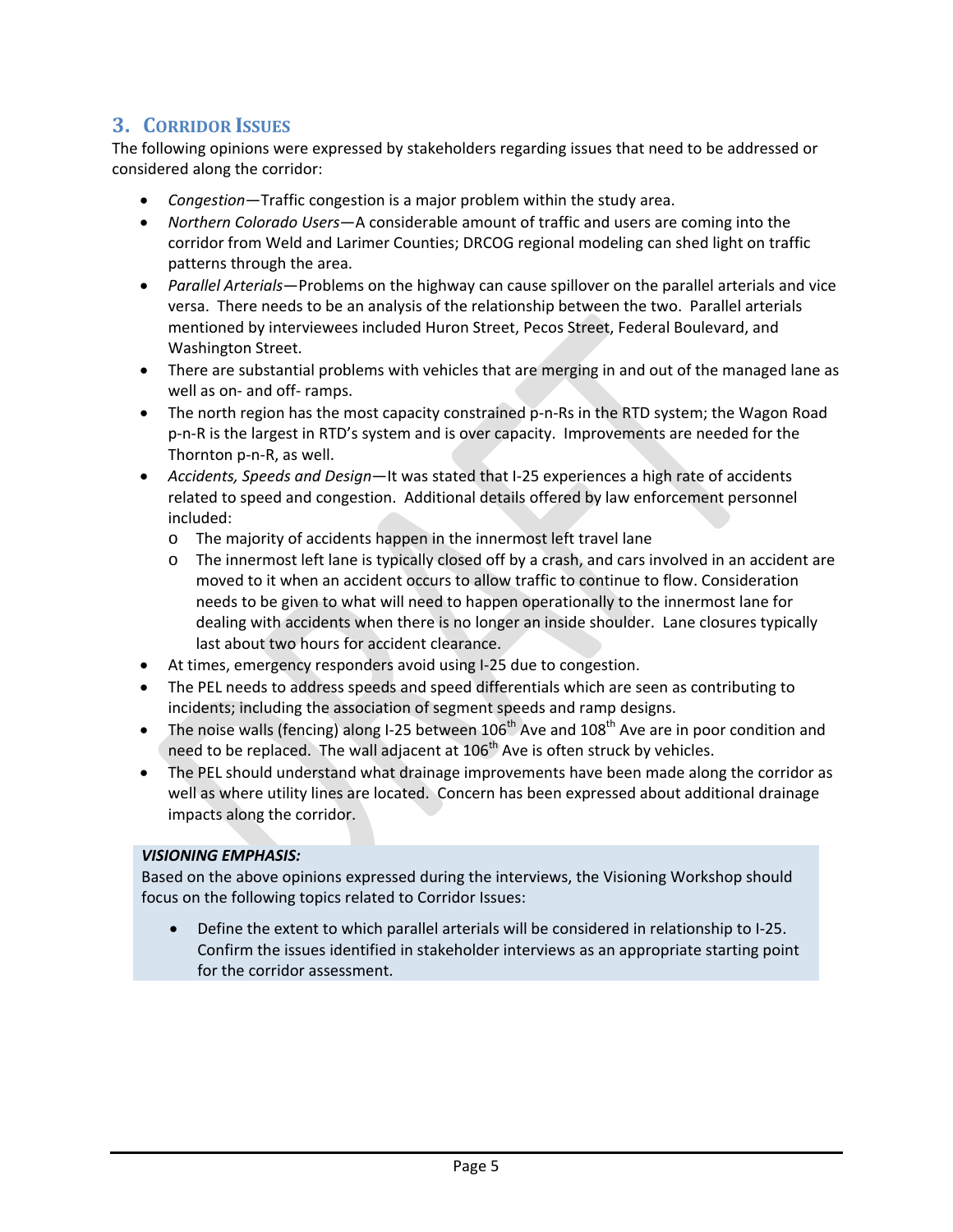### **4. ALTERNATIVES AND IMPROVEMENTS**

The following captures suggestions for improving mobility within the study area:

- Key issues of focus should include increasing access and capacity.
- Consider opportunities for implementation of continuous auxiliary or acceleration/ deceleration lanes to better accommodate weaving between interchanges and to keep users off the mainline.
- Optimize metered ramps and provide new ramp metering for existing ramps that don't have it.
- Employ growth management strategies in the corridor and integrate land use plans into that management component. Apply these strategies to the communities to the north as well, and understand what that would mean for the corridor.
- Consider adding General Purpose lanes.
- Explore the possibility of the inside shoulder being designated as a freight/truck‐only lane, or a HOV/BRT only lane.
- Look for ways to integrate bicycle and pedestrian facilities, as well as make connections within the study area.
- Consider speed harmonization and using variable speed limits responsive to conditions.
- Consider converting ramps from one-lane to two-lane ramps.
- Consider applications of Intelligent Transportation Systems (ITS) technology, with particular focus on collecting real‐time data.
- Look at the U.S. 36 Construction RFP for examples of TDM solutions that could be implemented in the I-25 corridor to enhance service. It would be beneficial to develop strategies to get more people in buses and carpooling and have the TMO support those strategies.
- It was suggested for the study to have both a mainline and a parallel arterial focus because the issues between the facilities are related. The main issues include not enough capacity, lack of access, ramps backing up on the highway, constrained weaves, sign spacing, "operational killers" and safety impacts.
- I-25/SH 7 Interchange: It is important for this study to closely analyze improvements and anticipated development at this interchange. The following was noted:
	- o A Diverging Diamond Interchange (DDI) concept has been developed for this interchange. The design includes a p‐n‐R and would not need to utilize land area previously designated for a loop ramp. A partial cloverleaf interchange design was also mentioned.
	- o Support was expressed for establishing a p‐n‐R that would serve the interchange and emphasize parking availability with minimum right‐of‐way impacts.
- A managed lane could improve incident responses by reducing congestion and by providing pullouts as refuge for an accident. Emergency responder and traffic enforcement operations should be taken into account, not only as to what their needs are, but also directions or instructions for how they should operate to optimize and maintain traffic flows.
- In addition to general purpose lanes, managed lanes are needed in order to spread the current levels of congestion by incentivizing carpooling and improving bus service.
- Add capacity for increasing multimodal transit alternatives resulting in fewer single‐occupancy vehicle trips.
- Include transit solutions as part of this study.
- Include an educational component to communicate the correct use of buffer separated lanes, if included.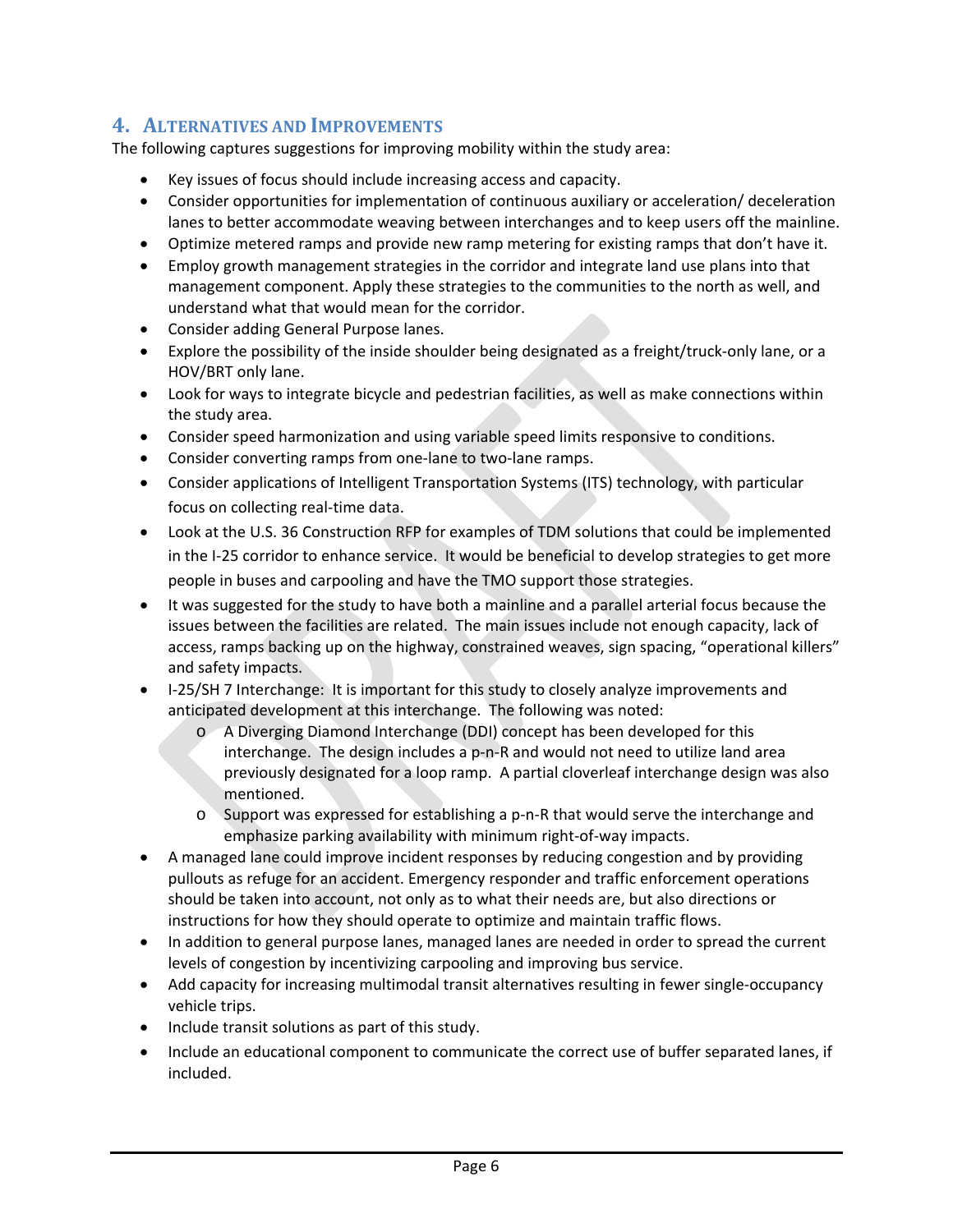- Congestion in the corridor supports the need for transit improvements. Improved access to p-n-Rs is important in general, specifically the 88<sup>th</sup> Avenue and Wagon Road p-n-Rs. There is support for establishing additional RTD service and p-n-Rs (locations for potential consideration include  $136<sup>th</sup>$  Avenue or State Highway 7). Strong support was also expressed for adding more parking vertically at existing p-n-Rs to reduce the need for a larger footprint.
- Consider integrated infrastructure improvements, such as Transit Oriented Development (TOD), that maximize space to accommodate facilities to benefit RTD service. Suggestions included integrating p‐n‐R designs into planned developments while minimizing Right of Way impacts, and the extension of the managed lane.
- It was stated that RTD is committed to improving bus service in the I-25 corridor and providing the North Metro rail service. It is important to define how both services integrate and will serve the region. North Metro is considered to be a future reliever of congestion at p-n-Rs along I-25, and its benefits should be considered.
- There are substantial bus improvements included with the implementation of the North Metro line. It was stated that new p-n-R's are planned for SH 7 and for the 136<sup>th</sup> Avenue or 144<sup>th</sup> Avenue interchange.
- Focus on highway improvements that help transit.
- Optimize the  $88<sup>th</sup>$  Avenue p-n-R by creating an in-line station.
- Establish queue jumps for buses.

#### *VISIONING EMPHASIS:*

Based on the above opinions expressed during the interviews, the Visioning Workshop should focus on the following topics related to Alternatives and Improvements:

- Explore the types of alternatives to be considered
- Identify which type of alternatives should be the focus of the EC/TAC.
- Define the role of transit within the PEL study
- Define the types of solutions that could be evaluated that involve transit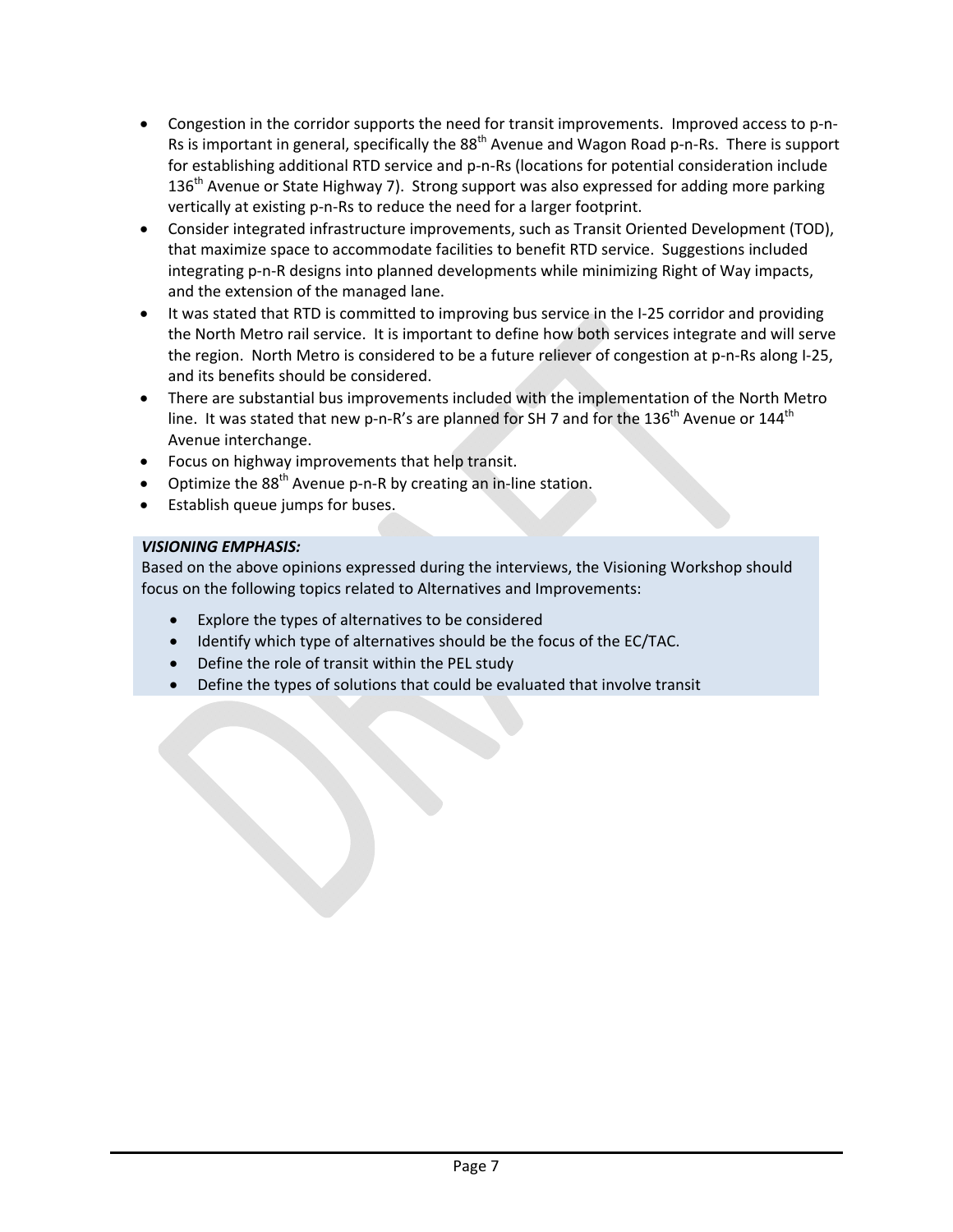### **5. TRANSPORTATION ANALYSIS AND MODELING**

The following opinions were expressed by stakeholders regarding the analysis and evaluation of alternatives for the corridor:

- Metrics from the traffic analysis should include travel time index and average speeds. Compare peak to non‐peak traffic and how quickly a facility recovers from the peak period.
- Questions to be addressed by the analysis include: "Where is the traffic coming from? Where is it going? What is the cause of the congestion?" Answering these questions will lead to the appropriate solutions for this corridor.
- DynusT is an efficient tool for large areas to get a grasp of the origins and destinations and the operational problems. It is an appropriate tool for the analysis of near-term operational and safety alternatives. The study needs to consider the effects of routes changing beyond Level of Service.
- Consider modeling the effects a managed lane would have to traffic congestion between 120<sup>th</sup> Avenue and 136<sup>th</sup> Avenue
- It is important for the PEL to complement analysis that has already been established through the EIS.
- The traffic analysis should address both recurring and non-recurring congestion.

#### *VISIONING EMPHASIS:*

Based on the above opinions expressed during the interviews, the Visioning Workshop should focus on the following topics related to Transportation Analysis and Modeling:

- Define the types of questions or information needs that exist for this study.
- Define the analysis and modeling approach for the PEL.
- What about: Describe how the PEL transportation analysis will complement the EIS information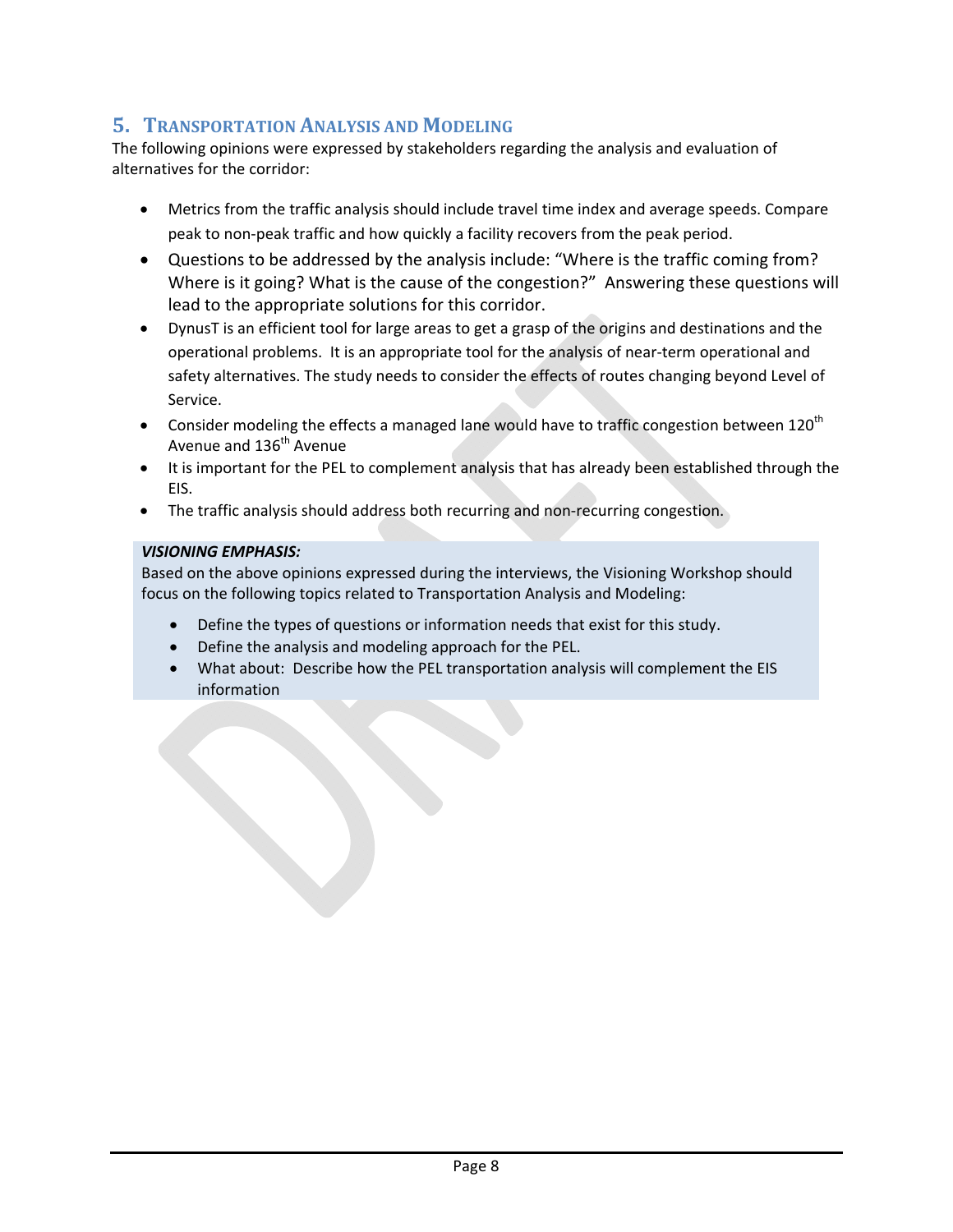### **6. STAKEHOLDER ENGAGEMENT AND PUBLIC INVOLVEMENT**

The following opinions and suggestions were expressed by stakeholders regarding the public outreach activities for the study:

- CDOT and FHWA stated that they are very committed to the stakeholder engagement process and will listen closely to the interests and needs of the corridor's local agencies and involve regional partners such as RTD, DRCOG, NATA and others. The better the needs are identified and understood, the easier it is to identify effective strategies to address the issues. Because managing the system is a shared responsibility by the stakeholders, their involvement is critical for reaching out and communicating within their communities to key groups and businesses.
- Input from all the stakeholders must be heard at the EC/TAC meetings for project success. The EC/TAC meetings will be where issues will need to be addressed and agreements confirmed that won't be undone "away from the table."
- While it has been suggested to set aside 15–20 minutes during each TAC meeting for public input and make the public aware of those opportunities, it has also been noted that conversations at TAC meetings often involve material that can be difficult for a non‐technical audience to understand. EC meetings where public‐policy issues and project recommendations will be discussed may be a more appropriate setting for public comment and participation. It would be helpful for the public to submit their questions in advance so they can be addressed at the meetings.
- NATA will be very influential in this study. There is sufficient representation on the EC and TAC by NATA members to keep NATA informed of the EC/TAC activities and vice versa. It will be helpful to include NATA updates as agenda items for EC/TAC meetings and for CDOT to periodically provide updates at NATA meetings. The Metro North Chamber is important to keep involved. CDOT Transportation Commissioner Heather Berry's "Bagels with Berry" events take place periodically in the corridor, are typically attended by elected officials and the interested public, and can be a place to provide project updates.
- *N I‐25 PEL Web Page***—**If the project web page is to serve as a primary channel of communicating information it must be updated and provide key project information. The web page will also be a channel for the public to communicate about the project and provide questions and comments.
- *North Metro Transportation Management Organization (TMO)***—**The TMO that is being established by NATA is expected to be active by February 2012. It should be utilized to provide information to the project team or to distribute and communicate project announcements to the public and its members, such as area businesses and other private sector stakeholders. The TMO can be used to develop incident management plans, coordinate around implementation of improvements or operational strategies for integrating transit in the corridor.
- *Future Plans, Projects and Coordination***—**It is important for the study to recognize future projects and plans that local agencies have within the study area and coordinate closely with the respective parties. Each local agency described unique projects within their boundaries that could affect the corridor.
- It is important to determine how the actions on I-25 will tie into the improvements to the north, the system to the south and improvements that can be made within local jurisdictions.
- Local agencies, along with CDOT and RTD, should regard the system within a regional context to understand what kinds of solutions can be implemented and who would be responsible for doing so, whether it would be to I‐25, additional transit service or to local roads and operations. It is important for RTD to contribute funding to potential improvements which would benefit or relate to its service.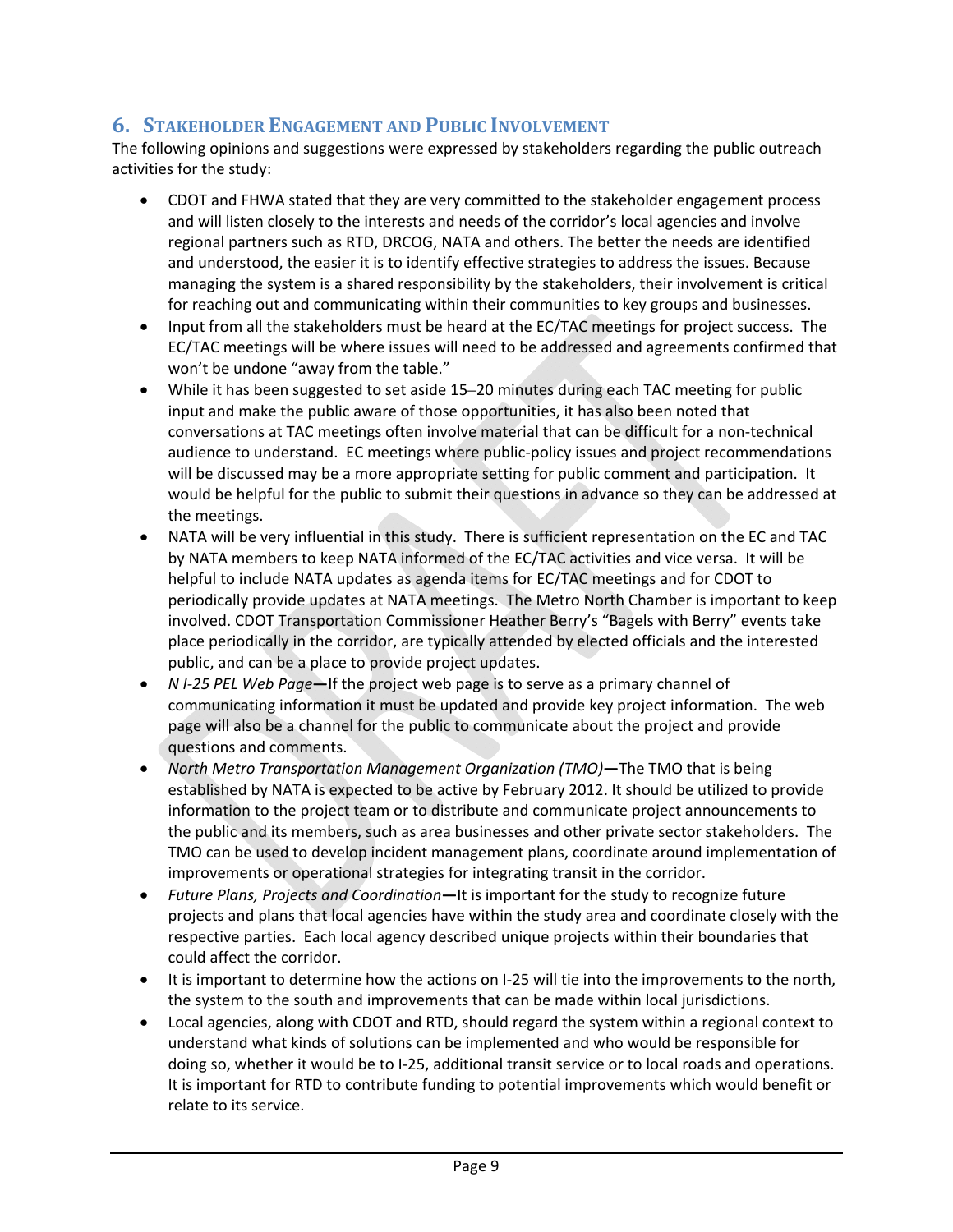#### *VISIONING EMPHASIS:*

Based on the above opinions expressed during the interviews, the Visioning Workshop should focus on the following topics related to Stakeholder Engagement and Public Involvement:

- To discuss and understand the roles and responsibilities of each of the parties participating in the PEL and responsibilities for implementing solutions.
- Define how the Project Team will interact and engage with the EC, TAC, and corridor stakeholders.
- Determine what decisions and recommendations will be made, how they will be made and when.
- Define the public outreach responsibilities of all parties.
- Decide upon the appropriate method for public interaction with the EC & TAC and public involvement during those meetings.